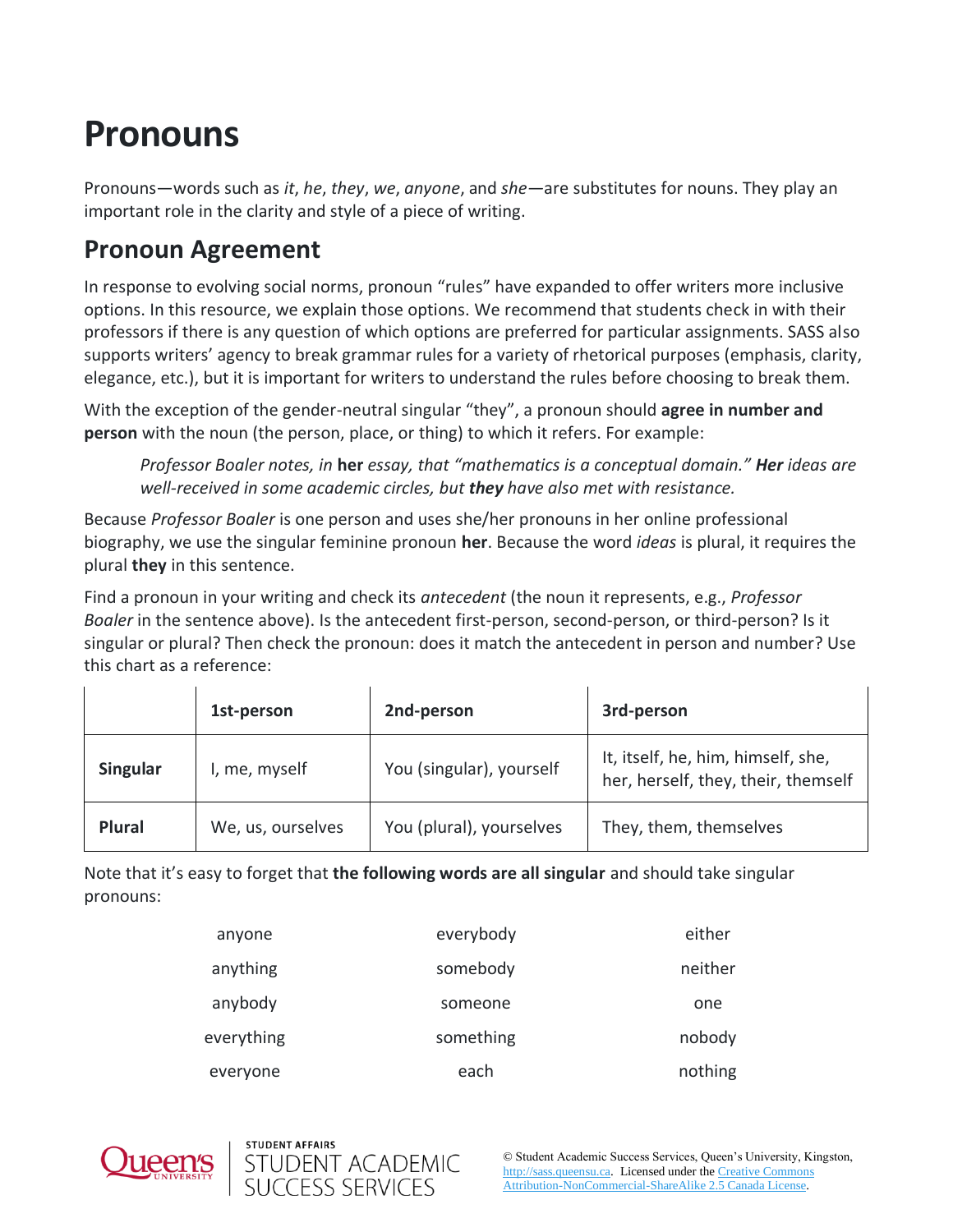For example:

*Would anyone like to share his solution to the problem?*

*Would anyone like to share their\* solution to the problem?*

\*(note the use of the gender-neutral singular "they" for the singular "anyone")

*Neither of the women liked her dessert, so each swapped with the other.*

*Boaler, J. (2020, December 16). [Developing Mathematical Mindsets:](https://files.eric.ed.gov/fulltext/EJ1200568.pdf) The Need to Interact with Numbers Flexibly and Conceptually.*

#### **Inclusive Pronoun Use**

In the past, a common approach to pronoun use was to use a third-person pronoun—that is, writing **he or him** or, more recently, **he or she**, or **him or her**—to refer to a single person. For example:

*A research candidate in our department must demonstrate his or her mastery of statistics. He or she will be expected to pass a test.*

However, many people consider the use of binary gender designations (i.e., language that assumes a person is either male or female) not inclusive. At SASS, we believe that academic writing should always be as **[inclusive](https://www.queensu.ca/styleguide/inclusivelanguage)** as possible. Therefore, we recommend that, when writing about a particular person, you make an effort to learn the person's gender, if possible, and use an appropriate pronoun. If you don't know the person's gender, or if you are not writing about a particular person and want to avoid assigning gender to the subject of your writing, try one of these options:

- 1. Make the antecedent (the original noun) and its pronoun plural. For example: *Research candidates in our department must demonstrate their mastery of statistics by passing a test.*
- 2. Rewrite the sentence to avoid using a pronoun altogether. For example: *A passing mark on a statistics test is required of all research candidates.*
- 3. Use the singular *they*. Although *they* has until recently been considered a plural pronoun only, the singular *they* has gained widespread acceptance as a gender-neutral singular pronoun; "they" can now be used in both a singular and a plural sense. For example:

*A research candidate in our department must demonstrate their mastery of statistics by passing a test.*

The singular *they* is already commonly used in speech and in informal writing; it is also accepted by a number of organizations—for example, the American Psychological Association and the Government of Canada—as a practical response to evolving social norms.

We recommend that students ask their professors about the use of the singular *they*, to clarify their purpose in using it and avoid losing marks over perceived grammatical errors.

### **Confusing or vague use of pronouns**

Pronouns can cause confusion when their **antecedents** aren't clear. An antecedent is the noun to which a pronoun refers. For example:

*Smith compares artists Georgia O'Keeffe and Frida Kahlo, but* **she** *is unique.*



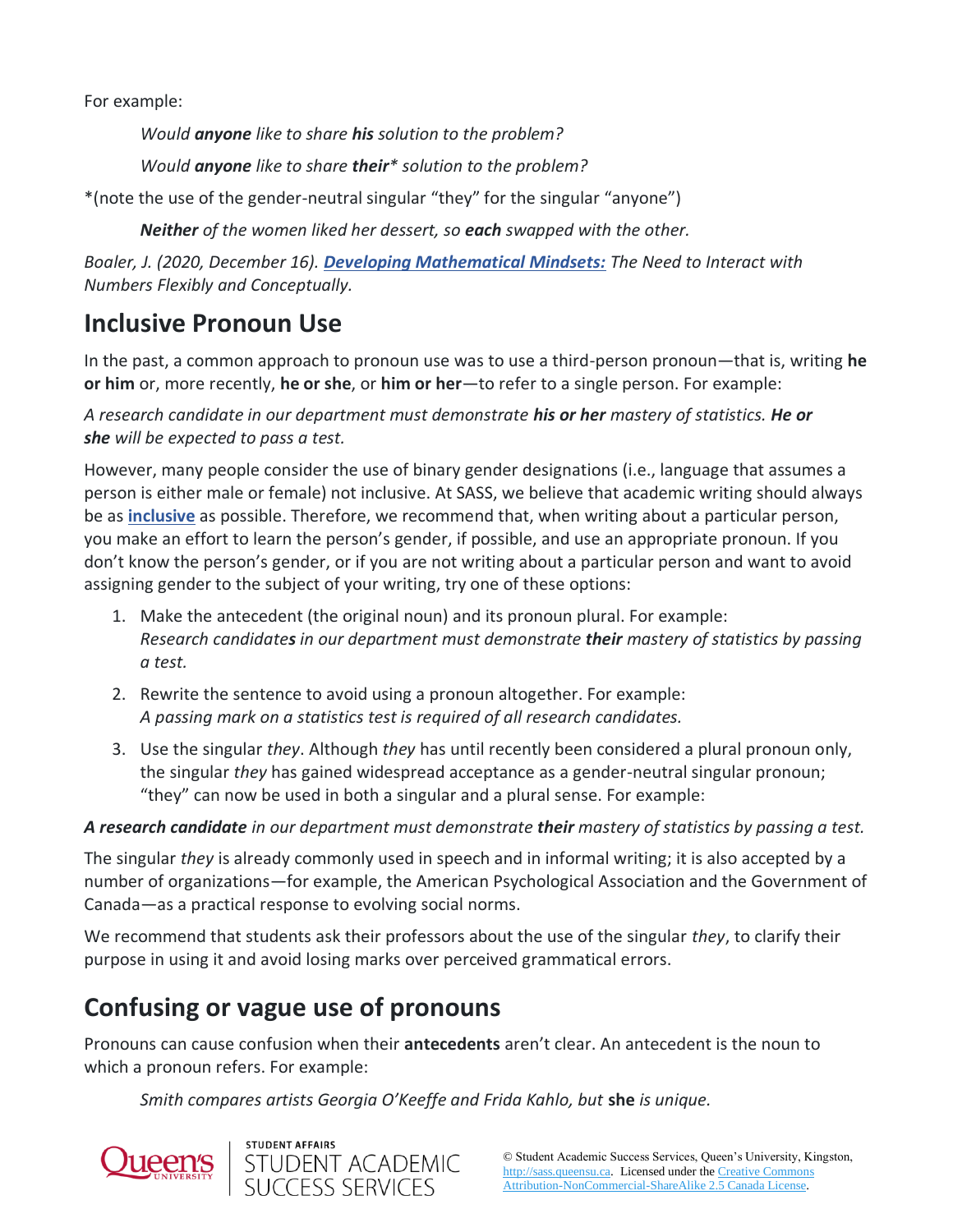The reader cannot be certain whether **she** refers to *O'Keeffe* or *Kahlo*, or even *Smith*. The sentence should be rewritten in this way:

*Smith compares artists Georgia O'Keeffe and Frida Kahlo, but Kahlo is unique.*

Another example of an unclear antecedent:

*We found errors in the completed experiments and described* **them***.*

It's not clear whether **them** refers to the**errors** or **experiments.** The sentence should be rewritten in one of these ways:

*In the experiments completed, we found and described errors.*

*We described errors in the completed experiments.*

While **confusing** pronouns refer to a number of possible nouns in a sentence, **vague** pronouns are not linked to any specific noun. For example, the pronouns **it** or **this** can be vague, especially in reference to a group of words indicating an idea. For example:

*During the War of 1812, many American leaders believed there would be little difficulty in taking over Canada. President Jefferson, for example, assumed* **it** *was simply a matter of harnessing the loyalty of U.S. immigrants living in Canada.*

*During the War of 1812, many American leaders believed there would be little difficulty in taking over Canada. President Jefferson, for example, assumed* **this** *was simply a matter of harnessing the loyalty of U.S. immigrants living in Canada.*

The pronouns **it** and **this** do not replace a specific noun in the preceding sentences. Instead, **it** does not refer to a specific noun, and **this** attempts to replace the whole idea that American leaders believed taking over Canada would be easy. The vague use of **it** and **this** might be corrected in this way, respectively:

*During the War of 1812, many American leaders believed there would be little difficulty in taking over Canada. President Jefferson assumed* **this conquest** *was simply a matter of harnessing the loyalty of U.S. immigrants living in Canada.*

*During the War of 1812, many American leaders believed there would be little difficulty in taking over Canada. President Jefferson, for example, assumed that* **such an appropriation** *was simply a matter of harnessing the loyalty of U.S. immigrants living in Canada.*

A useful tip to remember is that **this** should rarely appear on its own; placing a noun after **this** (as in **this idea** or **this event**) will ensure that **this** refers to a specific noun that is easy for the reader to identify.

Make sure the connections between pronouns and their antecedents (the nouns they stand in for) are crystal clear. Inexperienced or rushed writers commonly confuse their readers by placing the antecedent and pronoun **too far apart** in a sentence or paragraph, often with another possible candidate for antecedence in between the real antecedent and the pronoun—for example:

*Brandon had been feeling troubled for some time, so he took his dog out for a long walk in the woods. The dog frolicked among the autumn leaves and he felt better.*



STUDENT AFFAIRS

STUDENT ACADEMIC<br>SUCCESS SERVICES

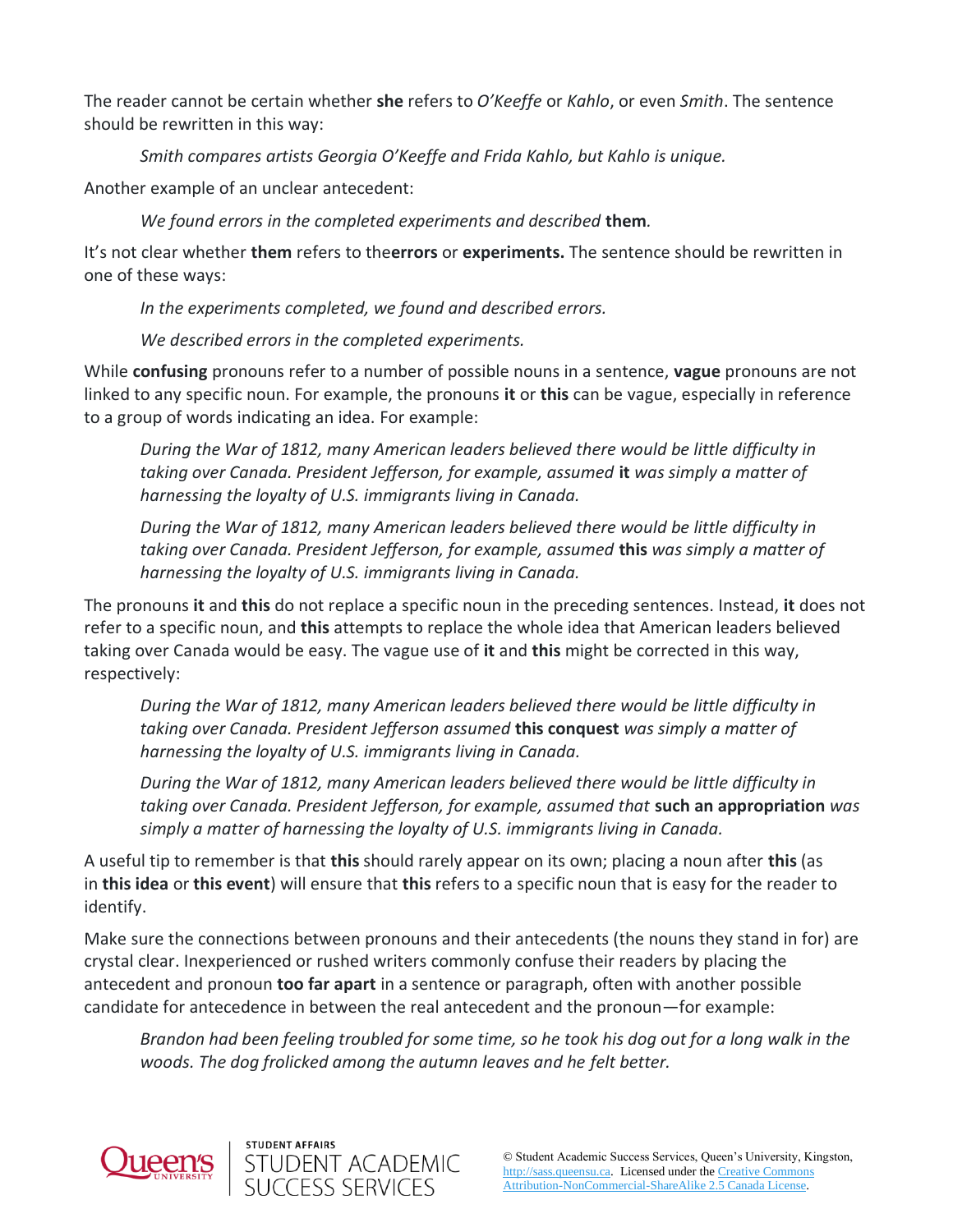In this example, it's not clear if Brandon or his dog feels better, because the pronoun "he" is placed so far away from its antecedent "Brandon," and the dog is mentioned between the two.

Instead:

*Brandon had been feeling troubled for some time, so he took his dog out for a long walk in the woods. The dog frolicked among the autumn leaves and, watching him, Brandon felt better.*

or:

*Brandon had been feeling troubled for some time, so he took his dog out for a long walk in the woods. Watching the dog frolic among the autumn leaves made Brandon feel better.*

## **Me or I? Subject and object pronouns**

Another form of pronoun misuse occurs when writers mix up their **subject** and **object pronouns**. For example,

*The Residence Don spoke kindly to he and I.*

One way to informally and quickly check this sort of situation is to remove one of the pronouns and read out loud; many writers will hear that the pronoun is wrong:

*The Residence Don spoke kindly to I. (*or *he)* (Wrong!)

vs.

*The Residence Don spoke kindly to me. (*or *him)* (Correct!)

However, this informal test isn't reliable. It's better to understand the rules so you will always make good pronoun choices. So, what's going on here? Subjects and objects. **Subjects** are the part of the sentence that do the action, and **objects** receive the action. In the example above, the action (the **verb**) is *spoke*. The subject doing the action is *the Residence Don*. The objects receiving the action (being spoken to) are *him* and *me*.

Here is a helpful, slightly modified, pronoun chart from **[Purdue University's OWL \(Online Writing Lab\)](https://owl.english.purdue.edu/owl/resource/595/02/)  [resources](https://owl.english.purdue.edu/owl/resource/595/02/)**.

| <b>Subject Pronouns</b> | <b>Object Pronouns</b> |
|-------------------------|------------------------|
|                         | me                     |
| you                     | you                    |
| he, she, it, they*      | him, her, it, them*    |
| we                      | us                     |
| they                    | them                   |
| who                     | whom                   |

*\*(see "Inclusive pronoun use" section above)*

STUDENT ACADEMIC<br>SUCCESS SERVICES